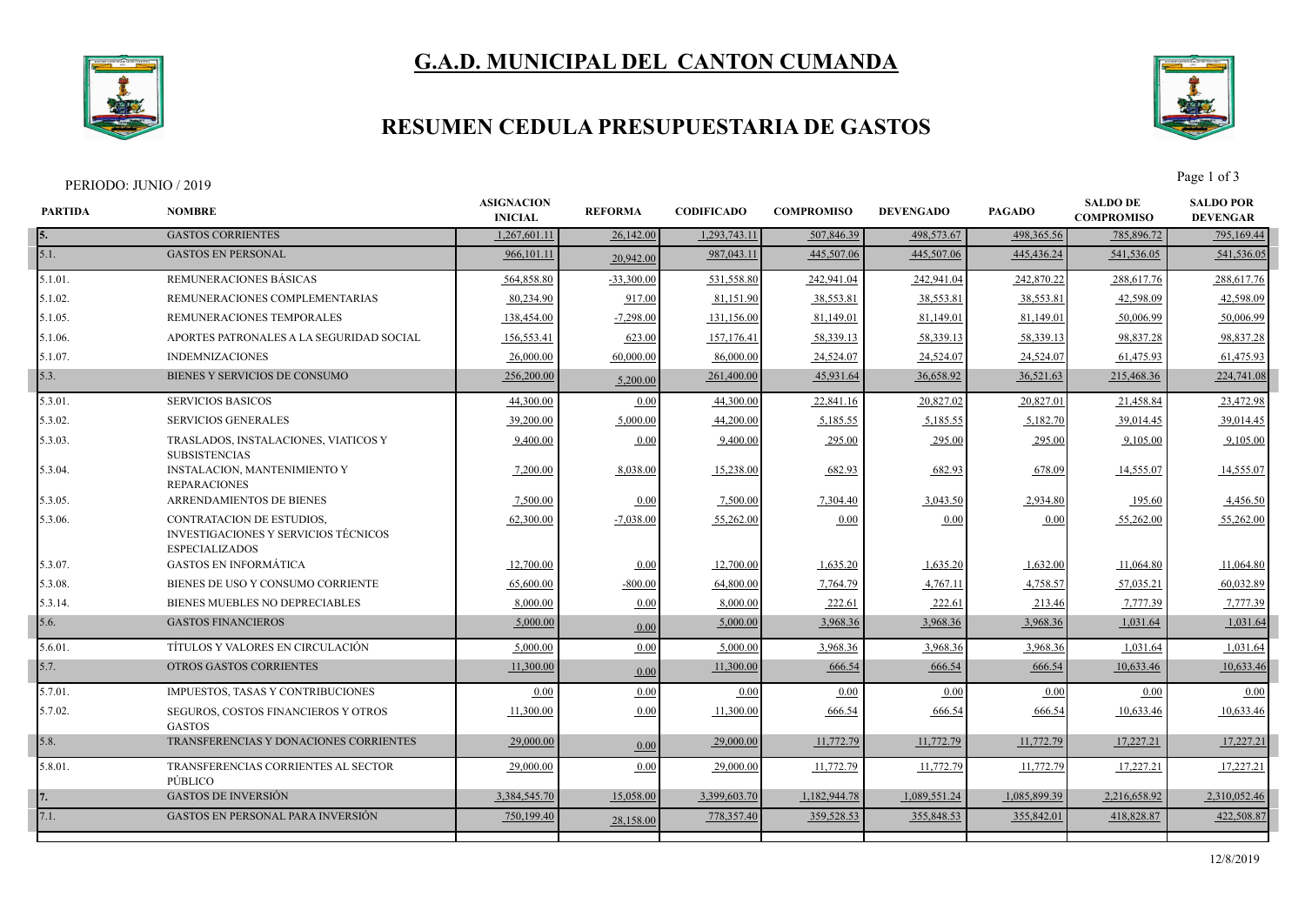

# **G.A.D. MUNICIPAL DEL CANTON CUMANDA**

### **RESUMEN CEDULA PRESUPUESTARIA DE GASTOS**



|                | PERIODO: JUNIO / 2019                                                                         |                                     |                |                   |                   |                  |               |                                      | Page 2 of 3                         |
|----------------|-----------------------------------------------------------------------------------------------|-------------------------------------|----------------|-------------------|-------------------|------------------|---------------|--------------------------------------|-------------------------------------|
| <b>PARTIDA</b> | <b>NOMBRE</b>                                                                                 | <b>ASIGNACION</b><br><b>INICIAL</b> | <b>REFORMA</b> | <b>CODIFICADO</b> | <b>COMPROMISO</b> | <b>DEVENGADO</b> | <b>PAGADO</b> | <b>SALDO DE</b><br><b>COMPROMISO</b> | <b>SALDO POR</b><br><b>DEVENGAR</b> |
| 7.1.01.        | REMUNERACIONES BÁSICAS                                                                        | 383,183.00                          | 0.00           | 383,183.00        | 176,927.30        | 176,927.30       | 176,922.60    | 206,255.70                           | 206,255.70                          |
| 7.1.02.        | REMUNERACIONES COMPLEMENTARIAS                                                                | 65,371.25                           | 2,311.00       | 67,682.25         | 35,196.46         | 35,196.46        | 35,196.46     | 32,485.79                            | 32,485.79                           |
| 7.1.05.        | REMUNERACIONES TEMPORALES                                                                     | 121,700.00                          | 23,000.00      | 144,700.00        | 96,041.83         | 92,361.83        | 92,360.01     | 48,658.17                            | 52,338.17                           |
| 7.1.06.        | APORTES PATRONALES A LA SEGURIDAD SOCIAL                                                      | 110,131.00                          | 2,647.00       | 112,778.00        | 49,927.94         | 49,927.94        | 49,927.94     | 62,850.06                            | 62,850.06                           |
| 7.1.07.        | <b>INDEMNIZACIONES</b>                                                                        | 69,814.15                           | 200.00         | 70,014.15         | 1,435.00          | 1,435.00         | 1,435.00      | 68,579.15                            | 68,579.15                           |
| 7.3.           | BIENES Y SERVICIOS PARA INVERSIÓN                                                             | 731,068.83                          | $-8,100.00$    | 722,968.83        | 288,099.26        | 275,982.73       | 273,401.36    | 434,869.57                           | 446,986.10                          |
| 7.3.02.        | <b>SERVICIOS GENERALES</b>                                                                    | 50,300.00                           | 21,042.80      | 71,342.80         | 23,073.43         | 23,073.43        | 22,823.06     | 48,269.37                            | 48,269.37                           |
| 7.3.03.        | TRASLADOS, INSTALACIONES , VIÁTICOS Y<br><b>SUBSISTENCIAS</b>                                 | 4,200.00                            | 0.00           | 4,200.00          | 263.00            | 263.00           | 263.00        | 3,937.00                             | 3,937.00                            |
| 7.3.04.        | <b>INSTALACIONES, MANTENIMIENTOS Y</b><br><b>REPARACIONES</b>                                 | 123,500.00                          | 0.00           | 123,500.00        | 20,675.30         | 20,675.30        | 20,457.52     | 102,824.70                           | 102,824.70                          |
| 7.3.05.        | ARRENDAMIENTO DE BIENES                                                                       | 20,000.00                           | 0.00           | 20,000.00         | 3,600.00          | 1,200.00         | 1,146.43      | 16,400.00                            | 18,800.00                           |
| 7.3.06.        | CONTRATACIONES DE ESTUDIOS E<br>INVESTIGACIONES Y SERVICIOS TÉCNICOS<br><b>ESPECIALIZADOS</b> | 24,000.00                           | $-200.00$      | 23,800.00         | 2,850.03          | 2,850.03         | 2,785.03      | 20,949.97                            | 20,949.97                           |
| 7.3.07.        | <b>GASTOS EN INFORMÁTICA</b>                                                                  | 2,500.00                            | 0.00           | 2,500.00          | 0.00              | 0.00             | 0.00          | 2,500.00                             | 2,500.00                            |
| 7.3.08.        | BIENES DE USO Y CONSUMO DE INVERSIÓN                                                          | 481,068.83                          | $-28,942.80$   | 452,126.03        | 227,306.74        | 217,590.21       | 215,599.14    | 224,819.29                           | 234,535.82                          |
| 7.3.14.        | BIENES MUEBLES NO DEPRECIABLES                                                                | 25,500.00                           | 0.00           | 25,500.00         | 10,330.76         | 10,330.76        | 10,327.18     | 15,169.24                            | 15,169.24                           |
| 7.5.           | <b>OBRAS PUBLICAS</b>                                                                         | 1,647,315.47                        | 0.00           | 1,647,315.47      | 342,603.71        | 342,107.24       | 341,043.45    | 1,304,711.76                         | 1,305,208.23                        |
| 7.5.01.        | OBRAS DE INFRAESTRUCTURA                                                                      | 1,627,315.47                        | 0.00           | 1,627,315.47      | 342,603.71        | 342,107.24       | 341,043.45    | 1,284,711.76                         | 1,285,208.23                        |
| 7.5.04.        | OBRAS EN LÍNEAS, REDES E INSTALACIONES<br><b>ELÉCTRICAS</b>                                   | 20,000.00                           | 0.00           | 20,000.00         | 0.00              | 0.00             | 0.00          | 20,000.00                            | 20,000.00                           |
| 7.7.           | OTROS GASTOS DE INVERSIÓN                                                                     | 25,000.00                           | $-5,000.00$    | 20,000.00         | 2,213.28          | 2,015.98         | 2,015.81      | 17,786.72                            | 17,984.02                           |
| 7.7.02.        | SEGUROS, COSTOS FINANCIEROS Y OTROS<br><b>GASTOS</b>                                          | 25,000.00                           | $-5,000.00$    | 20,000.00         | 2,213.28          | 2,015.98         | 2,015.81      | 17,786.72                            | 17,984.02                           |
| 7.8.           | TRANSFERENCIAS Y DONACIONES PARA<br><b>INVERSIÓN</b>                                          | 230,962.00                          | 0.00           | 230,962.00        | 190,500.00        | 113,596.76       | 113,596.76    | 40,462.00                            | 117,365.24                          |
| 7.8.01.        | TRANSFERENCIAS PARA INVERSION AL SECTOR<br>PÚBLICO                                            | 230,962.00                          | 0.00           | 230,962.00        | 190,500.00        | 113,596.76       | 113,596.76    | 40,462.00                            | 117,365.24                          |
|                | <b>GASTOS DE CAPITAL</b>                                                                      | 261,700.00                          | 0.00           | 261,700.00        | 12,182.57         | 11,704.58        | 11,616.53     | 249,517.43                           | 249,995.42                          |
| 8.4.           | BIENES DE LARGA DURACIÓN                                                                      | 261,700.00                          | 0.00           | 261,700.00        | 12,182.57         | 11,704.58        | 11,616.53     | 249,517.43                           | 249,995.42                          |
| 8.4.01         | <b>BIENES MUEBLES</b>                                                                         | 251,700.00                          | 0.00           | 251,700.00        | 12,182.57         | 11,704.58        | 11,616.53     | 239,517.43                           | 239,995.42                          |
| 8.4.02.        | <b>BIENES INMUEBLES</b>                                                                       | 10,000.00                           | 0.00           | 10,000.00         | 0.00              | 0.00             | 0.00          | 10,000.00                            | 10,000.00                           |
|                |                                                                                               |                                     |                |                   |                   |                  |               |                                      |                                     |